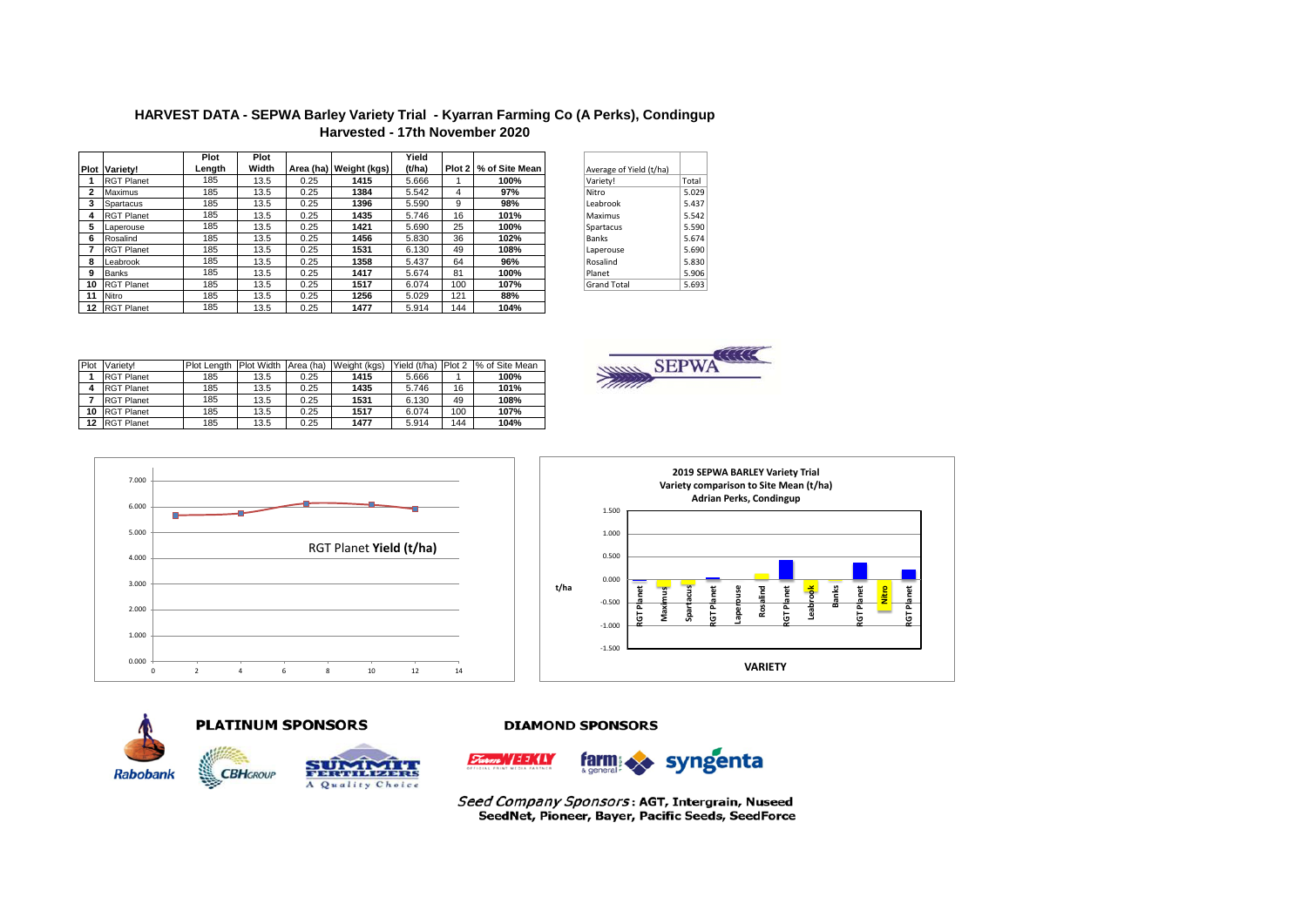



**VARIETY**

| Plot           | Variety!          | Yield (t/ha) | % of Site Mean |
|----------------|-------------------|--------------|----------------|
| 1              | <b>RGT Planet</b> | 5.666        | 100%           |
| $\overline{c}$ | Maximus           | 5.542        | 97%            |
| 3              | Spartacus         | 5.590        | 98%            |
| 4              | <b>RGT Planet</b> | 5.746        | 101%           |
| 5              | Laperouse         | 5.690        | 100%           |
| 6              | Rosalind          | 5.830        | 102%           |
| 7              | <b>RGT Planet</b> | 6.130        | 108%           |
| 8              | Leabrook          | 5.437        | 96%            |
| 9              | <b>Banks</b>      | 5.674        | 100%           |
| 10             | <b>RGT Planet</b> | 6.074        | 107%           |
| 11             | Nitro             | 5.029        | 88%            |
| 12             | <b>RGT Planet</b> | 5.914        | 104%           |
|                |                   |              |                |

# **Site Details**<br> **Soil Description:**

**Date Sown: Seeding Rate:** 80 kg/ha

**Soil Description:** Duplex - sand over clay Tuesday, 5 May 2020

#### **Plot Dimensions**

185 13.5 0.25 4.00 **Length (m) Width (m) Area (m2)** 



| Date Sown:             | Tuesday, 5 May 2020       | <b>Statistical Analysis</b>     |       |  |
|------------------------|---------------------------|---------------------------------|-------|--|
| <b>Date Harvested</b>  | Tuesday, 17 November 2020 | Site Mean (t/ha)                | 5.693 |  |
| Seeding Rate:          | 80 kg/ha                  | Probability                     | 0.171 |  |
|                        |                           | Least significant difference 5% | 0.612 |  |
| <b>Plot Dimensions</b> |                           | <b>CV %</b>                     | 3.5   |  |

**Conversion Factor**



### **PLATINUM SPONSORS**

**CBH**GROUP



#### **DIAMOND SPONSORS**



Seed Company Sponsors: AGT, Intergrain, Nuseed SeedNet, Pioneer, Bayer, Pacific Seeds, SeedForce